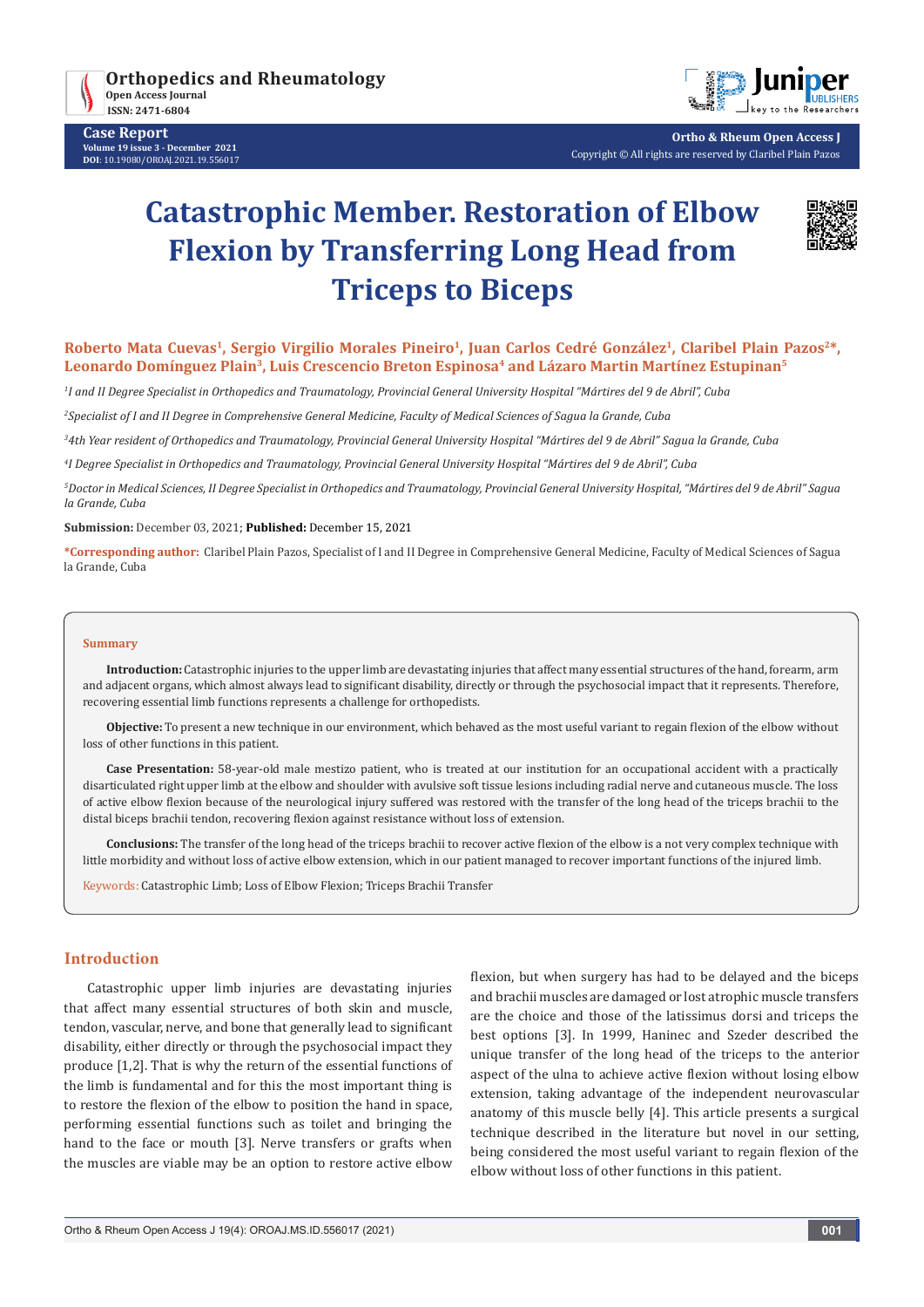### **Patient presentation**

58-year-old male patient, mestizo, industrial worker who suffers a work accident and is brought to our institution for emergency care in shock with a large avulsive lesion of the right elbow, arm and shoulder that also affects the region of the right hemithorax with injuries by traction and tearing (Figure 1A). Damage control and shock stabilization measures are taken, proceeds to the intervention where reduction and osteosynthesis of the open dislocation of the unstable elbow is performed (Figure 1B & 1C), with repair of the entire avulsed muscular apparatus but an approximate segment 15 cm of the radial nerve was lost. At the level of the shoulder and axillary region, there is an

avulsive injury with exposure of the nervous vascular bundle, tears of the anterior and internal muscular apparatus of the shoulder and thoracic region that includes multiple rib fractures (Figure 1D). Reconstruction of all lesions was performed, but the musculocutaneous nerve was also pulled out of its muscular insertion and repair was not possible. In subsequent interventions, musculocutaneous coverage of the shoulder and elbow defects was performed with rotational and free dermoepidermal partial thickness grafts. The patient is reevaluated in a multidisciplinary consultation fifteen months after having undergone an intense rehabilitation program, concluding in the need to restore elbow flexion and improve limb functionality.



**Figure 1:** An Upper limb with catastrophic injury; B and C Reduction and osteosynthesis of unstable elbow dislocation and fluoroscopic image; D Large avulsive traction injury to the shoulder.

#### **Physical examination 15 months after the accident**

### **Normolineal patient Weight**: 72 Kg Height: 1.78 cm

**Shoulder:** Scar with complete skin coverage at the expense of rotational flap and free graft. Active and passive non-painful movements with abduction  $\pm 90^{\circ}$  flexion  $\pm 110^{\circ}$  extension  $\pm 30^{\circ}$ external rotation ± 45º.

**Elbow:** Scar with complete skin coverage at the expense of free dermal epidermal graft. Passive flexion extension movements: complete and not painful. Active movements in flexion: not

**002**

present, full extension. Passive supination movements not painful and limited to 50º, complete pronation. Active movements in supination not present, complete pronation.

**Wrist and hand:** active wrist and finger extension movements not present, other movements preserved. The muscular strength of the muscle groups near the elbow was evaluated, finding:

**Triceps 5/5 brachial biceps:** 0/5 pronators: 4/5 supinators: 0/5 wrist extensors and finger.

**Extensors:** 0/5 wrist flexors and fingers: 4/5.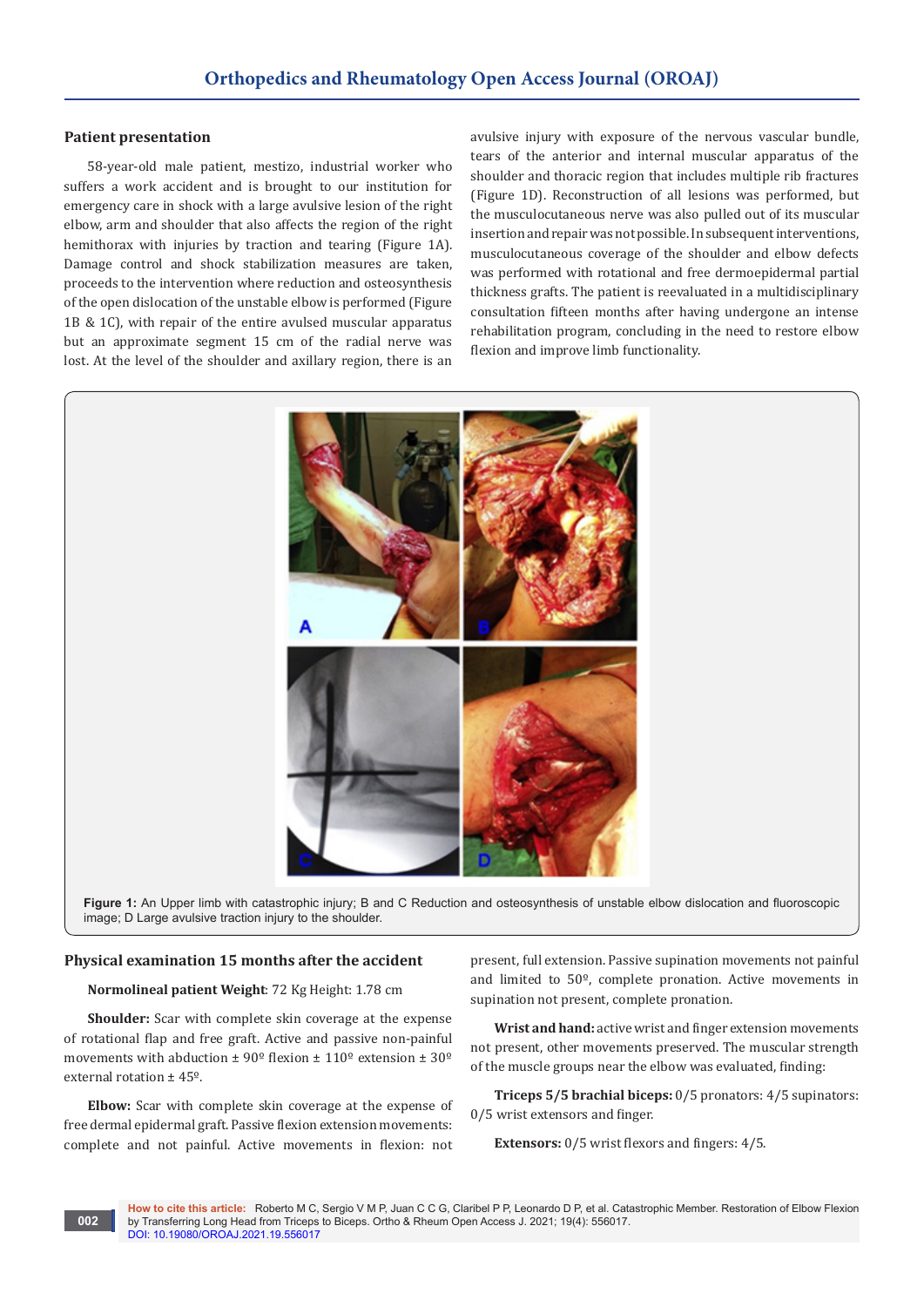### **Complementary**

- **i. Hb:** 13.5 g / l
- **ii. Hematocrit:** 0.45 vol%
- **iii. Glycemia:** 4.5 mmol / l
- **iv. Creatinine:** 81 mmol / l
- **v. Erythrosedimentation:** 12 mm / h
- **vi. Blood group and factor**: A+

**vii. X-ray of the elbow:** normal, no signs of myositis ossificans

**viii. Chest X-ray:** multiple consolidated rib fractures with depressed right hemithorax compared to the contralateral one.

**ix. EKG:** normal

**x. Surgical Decision:** Perform Transfer of Long Head from Triceps to Biceps

# **Surgical technique**

Patient under general anesthesia and with the limb on the thorax, in the first stage, an incision is made in the center of the posterior aspect of the arm from the junction of the upper and middle third of the arm to the tip of the olecranon (Figure 2A). triceps brachii in its middle and distal part. Isolation of the long head of the triceps is performed from the proximal to distal part because the separation between the muscle bellies is better defined (Figure 2B) and it is then released from its insertion distal to the olecranon, obtaining a muscular pedicle of the long head of the triceps that we kept in a wet compress (Figure 2C).



Figure 2: An Incision on the posterior aspect of the arm; B Identification and separation of muscle bellies; C Long head triceps flap; D Incision at elbow flexure exposing distal biceps tendon.

The space between the medial and lateral muscle bellies of the triceps is then closed with the elbow in full extension and a subcutaneous tunnel is created in the medial margin of the posterior skin incision, respecting the neurovascular structures and with enough space to reorient the head. length of the triceps released in an antero-medial direction towards the elbow flexure. It is at this time (second stage) that the limb is placed on a hand

**003**

table with the elbow extended and an incision is made on the medial border of the distal portion of the biceps, targeting the elbow flexure to expose the tendon aponeurosis. bicipital and once open expose the distal biceps tendon (Figure 2D) to make a transverse incision in it that allows the tendon end of the triceps transferred to the biceps to pass at maximum tension and anchor it according to the Pulvertaft technique with the elbow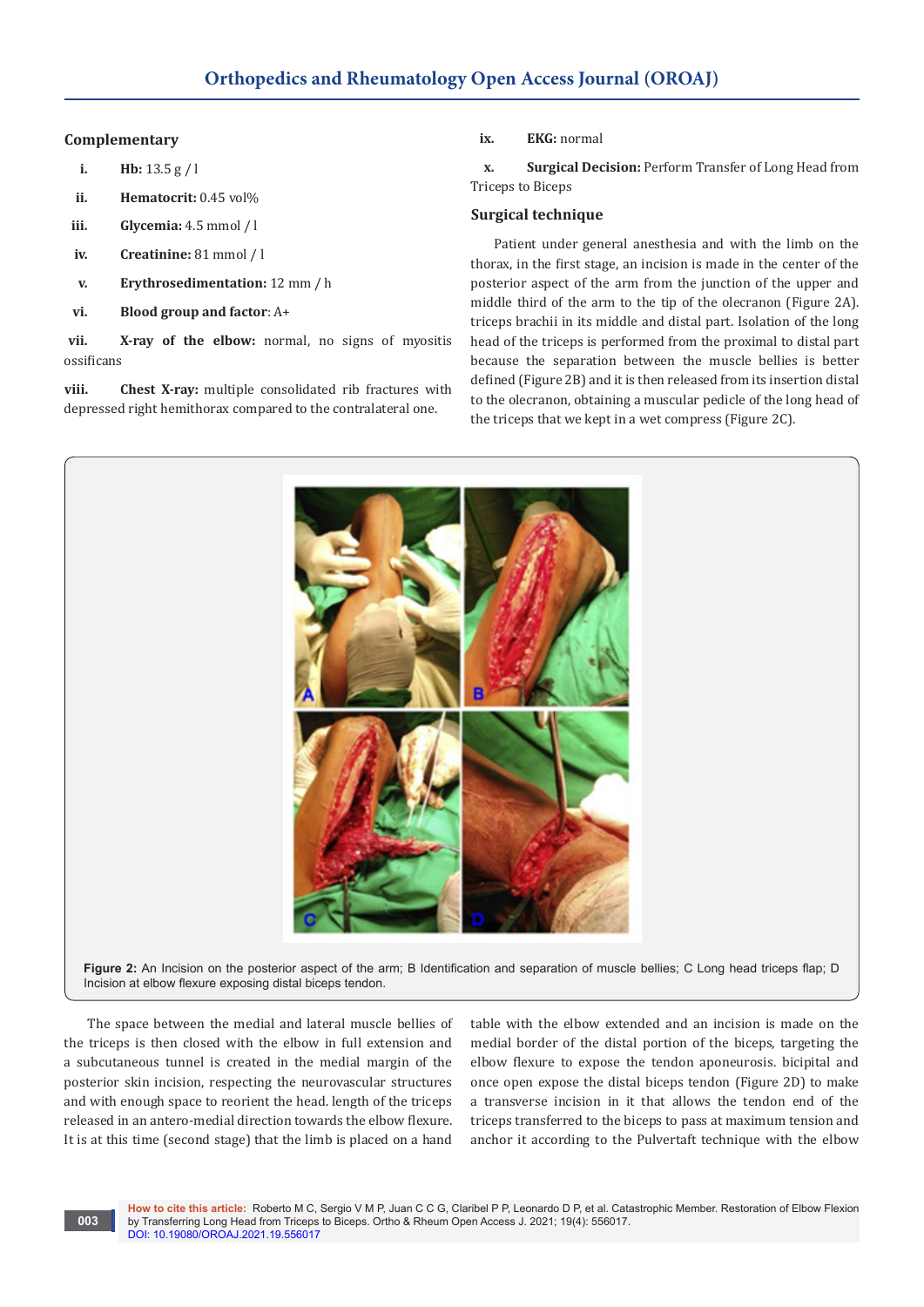in 70º flexion. The two wounds are closed with the placement of drainage tubes that are removed at 72 hours, the stitches at 10 days being immobilization for four weeks with the elbow at 90º [4,5]. Once the immobilization is removed, a rehabilitation plan is started with flexion exercises in favor of gravity and then exercises against gravity resistance. At the sixth month, the patient had an elbow flexion range from  $0^{\circ}$  to 130°. At one year the patient maintained the same flexion arc and with a force of 4/5. The extension remained the same with a force of 4/5 (Figure 3).



# **Discussion**

**004**

In loss of elbow flexion due to traumatic injury to the brachial plexus or its multiple trunks, early or palliative direct nerve surgery is indicated; but muscle transfers are the first choice in late cases or for those patients who are not suitable for direct nerve surgery, or the second choice if the result is insufficient [6,7]. In our case, this is a patient who, due to the size of his injury, required a long recovery period, therefore the treatment of his functional sequelae had to be postponed and direct nerve surgery for neurotization or nerve grafting was necessary. technically impossible. In, the presence of transferable muscles and the muscular strength of the elbow flexors is zero  $(M = 0)$ , a strong pedicle transfer is needed using muscles such as the pectoral, latissimus dorsi or triceps [6].

In this patient with flexor elbow strength of  $M = 0$  and in which a large part of the muscles of the shoulder and elbow region had suffered some damage, the muscle options only targeted the triceps with strength evaluation  $M = 5$ , so it was the muscle used and that according to some authors the one with the best results as well as the latissimus dorsi [8]. Transfers of this muscle can be performed completely, but with the drawback of the loss of active extension [4,5,8] or using the long head of the triceps only, since it has independent innervation and vascularization and even authors in studies of cadaveric dissection suggest that this muscle belly is innervated in many cases by the axillary or ulnar nerve and not by the radial nerve exclusively [4,5,9-12]. For this reason, the long head of the triceps can not only be used to perform a free muscle flap without creating great local morbidity, but it can also be used with good results to regain flexion of the elbow without losing the extension of this joint and using a relatively easy

technique to execute [4,13]. In this case, the transfer achieved an active flexion of 130º and the active extension was complete.

# **Conclusion**

The transfer of the long head of the triceps brachii to regain active flexion of the elbow is a slightly complex technique with little morbidity and without loss of active elbow extension. When used in this patient, it was able to recover important limb functions.

### **References**

- 1. Mu[ñoz CD, Cabrera ME \(2018\) Reconstrucción de miembro superior](https://revistahcam.iess.gob.ec/index.php/cambios/article/view/308)  [posterior a lesión catastrófica por quemadura. Cambios rev méd](https://revistahcam.iess.gob.ec/index.php/cambios/article/view/308)  [17\(2\): 77-82.](https://revistahcam.iess.gob.ec/index.php/cambios/article/view/308)
- 2. [Hundeshagen G, Wurzer P, Forbes A, Voigt C, Collins V, et al. \(2017\)](https://pubmed.ncbi.nlm.nih.gov/28431417/)  [The occurrence of single and multiple organ dysfunction in pediatric](https://pubmed.ncbi.nlm.nih.gov/28431417/)  [electrical versus other thermal burns. J Trauma Acute Care Surg 82\(5\):](https://pubmed.ncbi.nlm.nih.gov/28431417/)  [946-951.](https://pubmed.ncbi.nlm.nih.gov/28431417/)
- 3. Loeffler BJ, [Lewis DR \(2016\) Restoration of Elbow Flexion.](https://pubmed.ncbi.nlm.nih.gov/27387075/) Hand Clin [32\(3\): 311-321.](https://pubmed.ncbi.nlm.nih.gov/27387075/)
- 4. Vergara Amador E, Vela Rodrí[guez F \(2016\) Transferencia de la cabeza](https://www.medigraphic.com/cgi-bin/new/resumen.cgi?IDARTICULO=71683)  larga del tríceps para la flexió[n del codo en secuela de lesiones del](https://www.medigraphic.com/cgi-bin/new/resumen.cgi?IDARTICULO=71683)  [plexo braquial. Acta Ortopédica Mexicana 30\(6\): 326-28.](https://www.medigraphic.com/cgi-bin/new/resumen.cgi?IDARTICULO=71683)
- 5. [Rao PD, Rao RV, Srikanth R \(2017\) Triceps to biceps transfer for](https://pubmed.ncbi.nlm.nih.gov/28615808/)  [restoration of elbow flexion following upper brachial plexus injury.](https://pubmed.ncbi.nlm.nih.gov/28615808/)  [Indian J Plast Surg 50\(1\): 35-42.](https://pubmed.ncbi.nlm.nih.gov/28615808/)
- 6. [Chammas M, Coulet B \(2015\) Par](https://www.sciencedirect.com/science/article/abs/pii/S2211033X15701246?via%3Dihub)álisis de la flexión y de la extensión del code. EMC Té[cnicas Quirúrgicas Ortopedia y Traumatologí](https://www.sciencedirect.com/science/article/abs/pii/S2211033X15701246?via%3Dihub)a 7(1): [1-23.](https://www.sciencedirect.com/science/article/abs/pii/S2211033X15701246?via%3Dihub)
- 7. [Yi Lee](file:///\\?term=Yi+Lee+TM&cauthor_id=30722722) TM, [Sechachalam](file:///\\?term=Sechachalam+S&cauthor_id=30722722) S, [Satkunanantham](file:///\\\\?term=Satkunanantham+M&cauthor_id=30722722) M (2019) Systematic review on outcome of free functioning muscle transfers for elbow flexion in brachial plexus injuries. J Hand Surg Eur 44(6): 620-627.